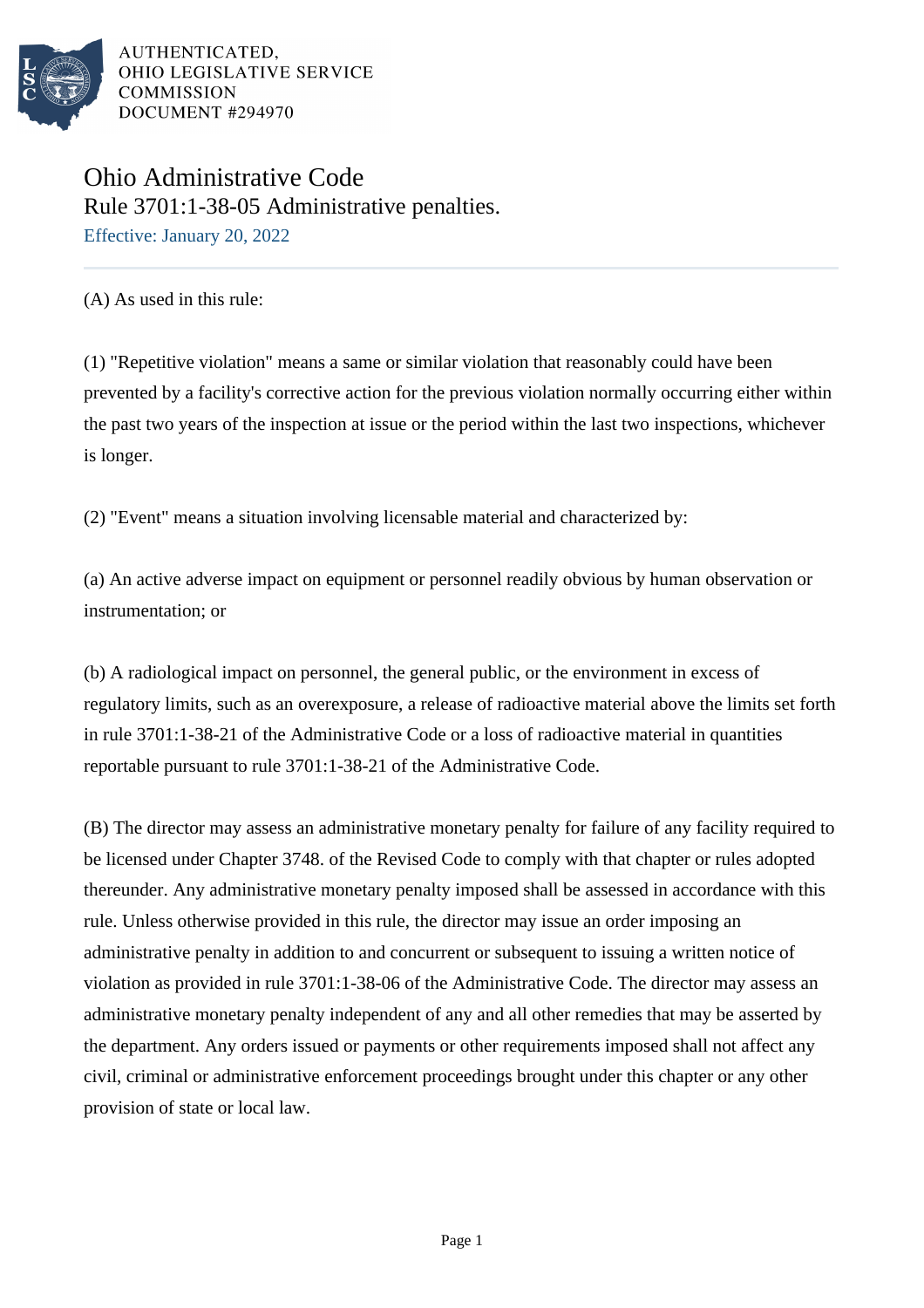

(C) Administrative monetary penalties specified in this rule are based upon the level of severity of the violation which includes factors such as the importance or significance of the violation, the length or duration of the violation, whether the violation is repetitive in nature or is similar to previous violations, and the time period between the current violation and any previous violation. The director may issue an administrative monetary penalty as follows:

| Severity Level of Violation | Penalty     |
|-----------------------------|-------------|
|                             | \$5,000     |
| П                           | \$4,000     |
| Ш                           | \$2,500     |
| IV                          | up to \$500 |

(D) In addition to the issuance of a notice of violation, in the case of a severity level IV violation the director shall do either of the following:

(1) If within thirty days of the issuance of the notice of violation, or such greater time as the director may determine, the facility remedies the violation and documents to the satisfaction of the director that the facility is in compliance, the director shall withdraw the assessment of an administrative monetary penalty; or

(2) If there remain any items of non-compliance thirty days or such greater time as the director may determine after the issuance of the notice of violation, the director shall maintain the administrative monetary penalty for the items of non-compliance. The director shall reduce the administrative monetary penalty in an amount up to fifty per cent of the penalty assessed for the violation or violations found at severity level IV provided that the facility has corrected at least fifty per cent of the violations.

A group of severity level IV violations may be evaluated in the aggregate and assigned a single severity level III, if the violations have the same or similar underlying cause or program deficiencies, or the violations contributed to or were unavoidable consequences of the underlying problem or program deficiencies.

(E) In addition to the issuance of a notice of violation, in the case of a severity level III violation the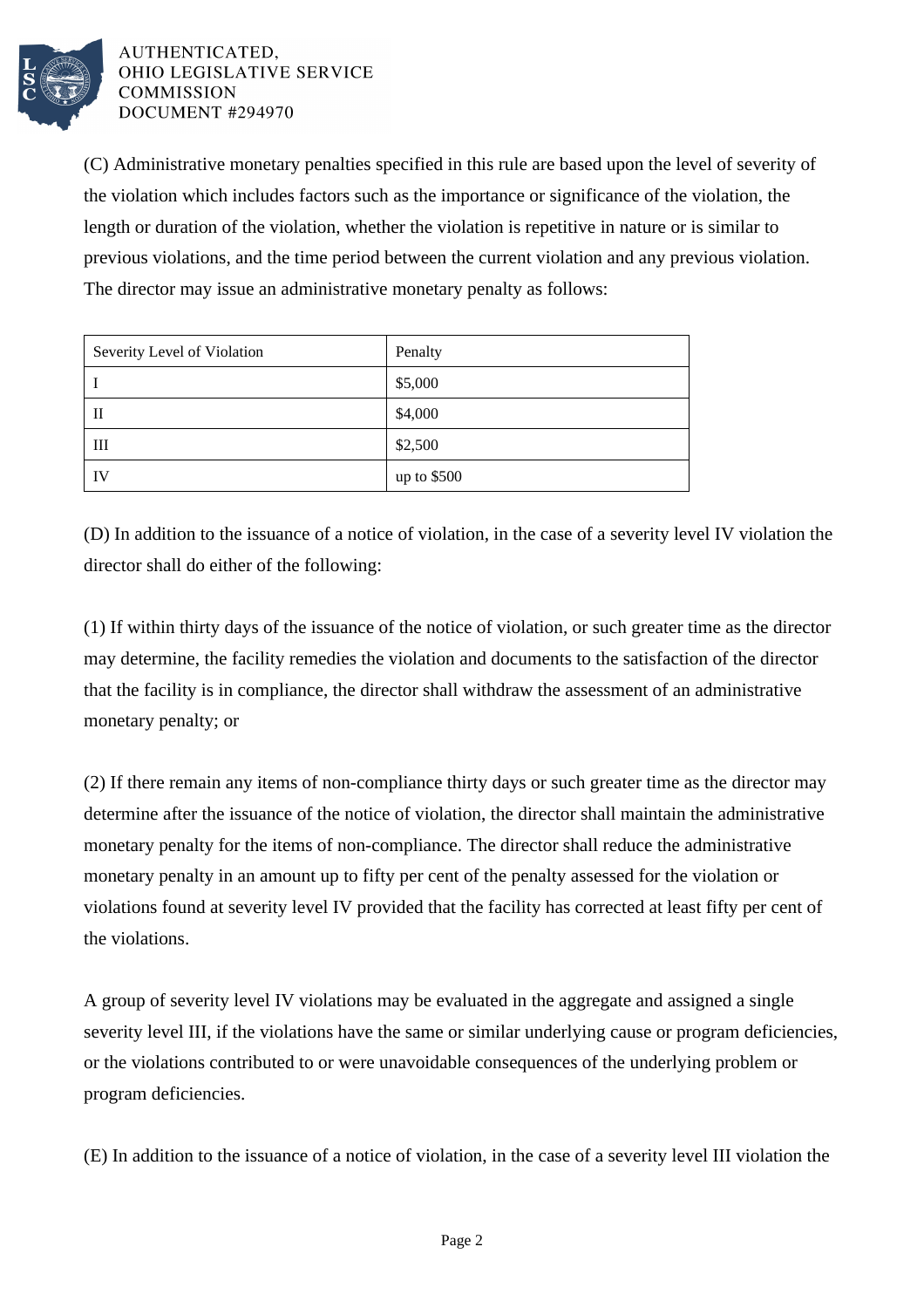

director shall assess an administrative monetary penalty in accordance with the following:

(1) If within thirty days of the issuance of the notice of violation or such greater time as the director may determine the facility remedies the violation and documents to the satisfaction of the director that the facility is in compliance, the director may determine to withdraw the assessment of the administrative monetary penalty; or

(2) If there remain any items of non-compliance thirty days after the issuance of the notice of violation or such greater time as the director may determine, the director shall reduce the administrative monetary penalty in an amount up to fifty per cent of the penalty assessed for the violation or violations found at severity level III provided that the facility has corrected at least fifty per cent of the violations.

(F) In the case of a severity level I or II violation, the director shall issue an administrative monetary penalty. The director may reduce the penalty up to fifty per cent of the assessed amount if it is a nonrepetitive violation and the facility achieves and documents compliance to the satisfaction of the director within thirty days of receiving the notice of violation.

(G) Notwithstanding paragraphs (C) to (F) of this rule, in the case of a repetitive violation, the director shall not reduce the administrative monetary penalty specified in paragraph (C) of this rule. In the case of a third or subsequent occurrence of the repetitive violation, the director may increase the administrative monetary penalty specified in paragraph (C) of this rule by an additional twentyfive per cent and continue to increase the penalty by an additional twenty-five per cent for each subsequent occurrence.

(H) When a violation occurs and the facility identifies the violation before it results in an event or is cited by the department, the director may reduce the penalty specified in paragraph (C) of this rule as follows:

(1) In the case of a facility that identified the violation as a result of observation, the director may reduce the administrative monetary penalty assessed in accordance with paragraph (C) of this rule in an amount of up to twenty-five per cent.